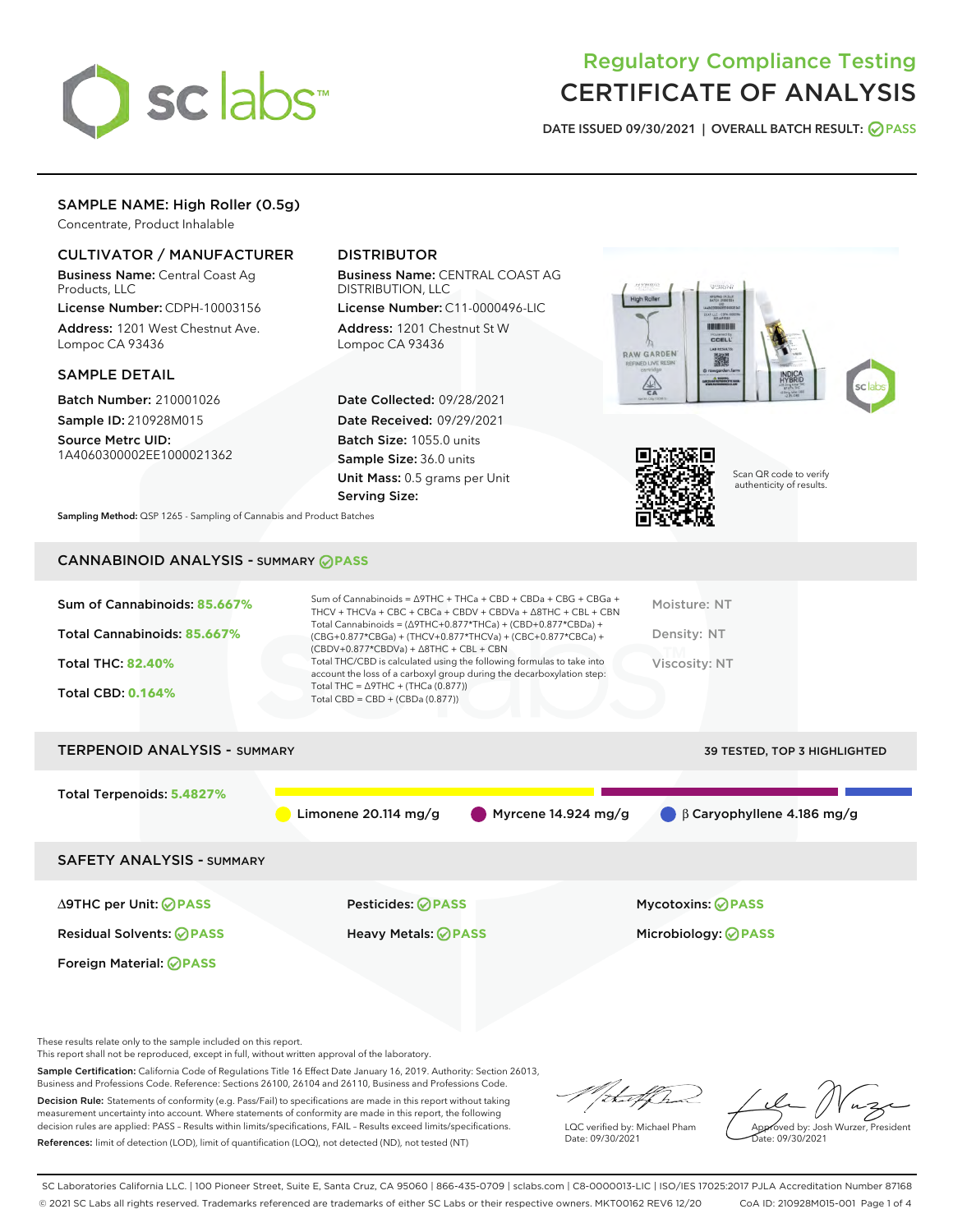



HIGH ROLLER (0.5G) | DATE ISSUED 09/30/2021 | OVERALL BATCH RESULT: **○** PASS

## CANNABINOID TEST RESULTS - 09/30/2021 2 PASS

Tested by high-performance liquid chromatography with diode-array detection (HPLC-DAD). **Method:** QSP 1157 - Analysis of Cannabinoids by HPLC-DAD

#### TOTAL CANNABINOIDS: **85.667%**

Total Cannabinoids (Total THC) + (Total CBD) + (Total CBG) + (Total THCV) + (Total CBC) + (Total CBDV) + ∆8THC + CBL + CBN

TOTAL THC: **82.40%** Total THC (∆9THC+0.877\*THCa)

TOTAL CBD: **0.164%**

Total CBD (CBD+0.877\*CBDa)

TOTAL CBG: 2.613% Total CBG (CBG+0.877\*CBGa)

TOTAL THCV: 0.34% Total THCV (THCV+0.877\*THCVa)

TOTAL CBC: ND Total CBC (CBC+0.877\*CBCa)

TOTAL CBDV: ND Total CBDV (CBDV+0.877\*CBDVa)

| <b>COMPOUND</b>  | LOD/LOQ<br>(mg/g)          | <b>MEASUREMENT</b><br><b>UNCERTAINTY</b><br>mg/g | <b>RESULT</b><br>(mg/g) | <b>RESULT</b><br>(%) |
|------------------|----------------------------|--------------------------------------------------|-------------------------|----------------------|
| <b>A9THC</b>     | 0.06 / 0.26                | ±28.346                                          | 824.00                  | 82.400               |
| <b>CBG</b>       | 0.06 / 0.19                | ±1.030                                           | 26.13                   | 2.613                |
| <b>THCV</b>      | 0.1 / 0.2                  | ±0.17                                            | 3.4                     | 0.34                 |
| <b>CBD</b>       | 0.07/0.29                  | ±0.076                                           | 1.64                    | 0.164                |
| <b>CBN</b>       | 0.1/0.3                    | ±0.10                                            | 1.5                     | 0.15                 |
| $\triangle$ 8THC | 0.1/0.4                    | N/A                                              | <b>ND</b>               | <b>ND</b>            |
| <b>THCa</b>      | 0.05/0.14                  | N/A                                              | <b>ND</b>               | <b>ND</b>            |
| <b>THCVa</b>     | 0.07/0.20                  | N/A                                              | <b>ND</b>               | <b>ND</b>            |
| <b>CBDa</b>      | 0.02/0.19                  | N/A                                              | <b>ND</b>               | <b>ND</b>            |
| <b>CBDV</b>      | 0.04/0.15                  | N/A                                              | <b>ND</b>               | <b>ND</b>            |
| <b>CBDVa</b>     | 0.03/0.53                  | N/A                                              | <b>ND</b>               | <b>ND</b>            |
| <b>CBGa</b>      | 0.1/0.2                    | N/A                                              | <b>ND</b>               | <b>ND</b>            |
| <b>CBL</b>       | 0.06 / 0.24                | N/A                                              | <b>ND</b>               | <b>ND</b>            |
| <b>CBC</b>       | 0.2 / 0.5                  | N/A                                              | <b>ND</b>               | <b>ND</b>            |
| <b>CBCa</b>      | 0.07 / 0.28                | N/A                                              | <b>ND</b>               | <b>ND</b>            |
|                  | <b>SUM OF CANNABINOIDS</b> |                                                  | 856.67 mg/g             | 85.667%              |

## **UNIT MASS: 0.5 grams per Unit**

| ∆9THC per Unit                        | 1120 per-package limit     | 412.00 mg/unit<br><b>PASS</b> |
|---------------------------------------|----------------------------|-------------------------------|
| <b>Total THC per Unit</b>             |                            | 412.00 mg/unit                |
| <b>CBD per Unit</b>                   |                            | $0.82$ mg/unit                |
| <b>Total CBD per Unit</b>             |                            | $0.82$ mg/unit                |
| Sum of Cannabinoids<br>per Unit       |                            | 428.34 mg/unit                |
| <b>Total Cannabinoids</b><br>per Unit |                            | 428.38 mg/unit                |
| <b>MOISTURE TEST RESULT</b>           | <b>DENSITY TEST RESULT</b> | <b>VISCOSITY TEST RESULT</b>  |

Not Tested

Not Tested

Not Tested

Terpene analysis utilizing gas chromatography-flame ionization detection (GC-FID). **Method:** QSP 1192 - Analysis of Terpenoids by GC-FID

| <b>COMPOUND</b>           | LOD/LOQ<br>(mg/g) | <b>MEASUREMENT</b><br><b>UNCERTAINTY</b><br>mg/g | <b>RESULT</b><br>(mg/g)                         | <b>RESULT</b><br>(%) |
|---------------------------|-------------------|--------------------------------------------------|-------------------------------------------------|----------------------|
| Limonene                  | 0.005 / 0.016     | ±0.2876                                          | 20.114                                          | 2.0114               |
| <b>Myrcene</b>            | 0.008 / 0.025     | ±0.1925                                          | 14.924                                          | 1.4924               |
| $\beta$ Caryophyllene     | 0.004 / 0.012     | ±0.1490                                          | 4.186                                           | 0.4186               |
| Linalool                  | 0.009 / 0.032     | ±0.1135                                          | 2.988                                           | 0.2988               |
| $\beta$ Pinene            | 0.004 / 0.014     | ±0.0292                                          | 2.540                                           | 0.2540               |
| Terpinolene               | 0.008 / 0.026     | ±0.0503                                          | 2.455                                           | 0.2455               |
| $\alpha$ Pinene           | 0.005 / 0.017     | ±0.0123                                          | 1.426                                           | 0.1426               |
| Fenchol                   | 0.010 / 0.034     | ±0.0505                                          | 1.306                                           | 0.1306               |
| $\alpha$ Humulene         | 0.009/0.029       | ±0.0346                                          | 1.079                                           | 0.1079               |
| Ocimene                   | 0.011 / 0.038     | ±0.0339                                          | 1.055                                           | 0.1055               |
| Terpineol                 | 0.016 / 0.055     | ±0.0426                                          | 0.693                                           | 0.0693               |
| $\alpha$ Bisabolol        | 0.008 / 0.026     | ±0.0236                                          | 0.442                                           | 0.0442               |
| trans- $\beta$ -Farnesene | 0.008 / 0.025     | ±0.0148                                          | 0.417                                           | 0.0417               |
| Camphene                  | 0.005 / 0.015     | ±0.0041                                          | 0.354                                           | 0.0354               |
| <b>Borneol</b>            | 0.005 / 0.016     | ±0.0096                                          | 0.228                                           | 0.0228               |
| Fenchone                  | 0.009 / 0.028     | ±0.0039                                          | 0.134                                           | 0.0134               |
| $\alpha$ Phellandrene     | 0.006 / 0.020     | ±0.0013                                          | 0.095                                           | 0.0095               |
| <b>Nerolidol</b>          | 0.009 / 0.028     | ±0.0047                                          | 0.074                                           | 0.0074               |
| $\alpha$ Terpinene        | 0.005 / 0.017     | ±0.0011                                          | 0.073                                           | 0.0073               |
| $\gamma$ Terpinene        | 0.006 / 0.018     | ±0.0011                                          | 0.065                                           | 0.0065               |
| Geraniol                  | 0.002 / 0.007     | ±0.0029                                          | 0.065                                           | 0.0065               |
| 3 Carene                  | 0.005 / 0.018     | ±0.0009                                          | 0.064                                           | 0.0064               |
| Citronellol               | 0.003 / 0.010     | ±0.0024                                          | 0.050                                           | 0.0050               |
| p-Cymene                  | 0.005 / 0.016     | N/A                                              | <loq< th=""><th><loq< th=""></loq<></th></loq<> | <loq< th=""></loq<>  |
| Sabinene Hydrate          | 0.006 / 0.022     | N/A                                              | <loq< th=""><th><loq< th=""></loq<></th></loq<> | <loq< th=""></loq<>  |
| Nerol                     | 0.003 / 0.011     | N/A                                              | <loq< th=""><th><loq< th=""></loq<></th></loq<> | <loq< th=""></loq<>  |
| Caryophyllene<br>Oxide    | 0.010 / 0.033     | N/A                                              | <loq< th=""><th><loq< th=""></loq<></th></loq<> | <loq< th=""></loq<>  |
| Guaiol                    | 0.009 / 0.030     | N/A                                              | <loq< th=""><th><loq< th=""></loq<></th></loq<> | <loq< th=""></loq<>  |
| Sabinene                  | 0.004 / 0.014     | N/A                                              | ND                                              | <b>ND</b>            |
| Eucalyptol                | 0.006 / 0.018     | N/A                                              | <b>ND</b>                                       | <b>ND</b>            |
| (-)-Isopulegol            | 0.005 / 0.016     | N/A                                              | ND                                              | <b>ND</b>            |
| Camphor                   | 0.006 / 0.019     | N/A                                              | ND                                              | ND                   |
| Isoborneol                | 0.004 / 0.012     | N/A                                              | ND                                              | <b>ND</b>            |
| Menthol                   | 0.008 / 0.025     | N/A                                              | <b>ND</b>                                       | <b>ND</b>            |
| R-(+)-Pulegone            | 0.003 / 0.011     | N/A                                              | ND                                              | ND                   |
| <b>Geranyl Acetate</b>    | 0.004 / 0.014     | N/A                                              | ND                                              | ND                   |
| $\alpha$ Cedrene          | 0.005 / 0.016     | N/A                                              | ND                                              | <b>ND</b>            |
| Valencene                 | 0.009 / 0.030     | N/A                                              | ND                                              | ND                   |
| Cedrol                    | 0.008 / 0.027     | N/A                                              | <b>ND</b>                                       | ND                   |
| <b>TOTAL TERPENOIDS</b>   |                   |                                                  | 54.827 mg/g                                     | 5.4827%              |

SC Laboratories California LLC. | 100 Pioneer Street, Suite E, Santa Cruz, CA 95060 | 866-435-0709 | sclabs.com | C8-0000013-LIC | ISO/IES 17025:2017 PJLA Accreditation Number 87168 © 2021 SC Labs all rights reserved. Trademarks referenced are trademarks of either SC Labs or their respective owners. MKT00162 REV6 12/20 CoA ID: 210928M015-001 Page 2 of 4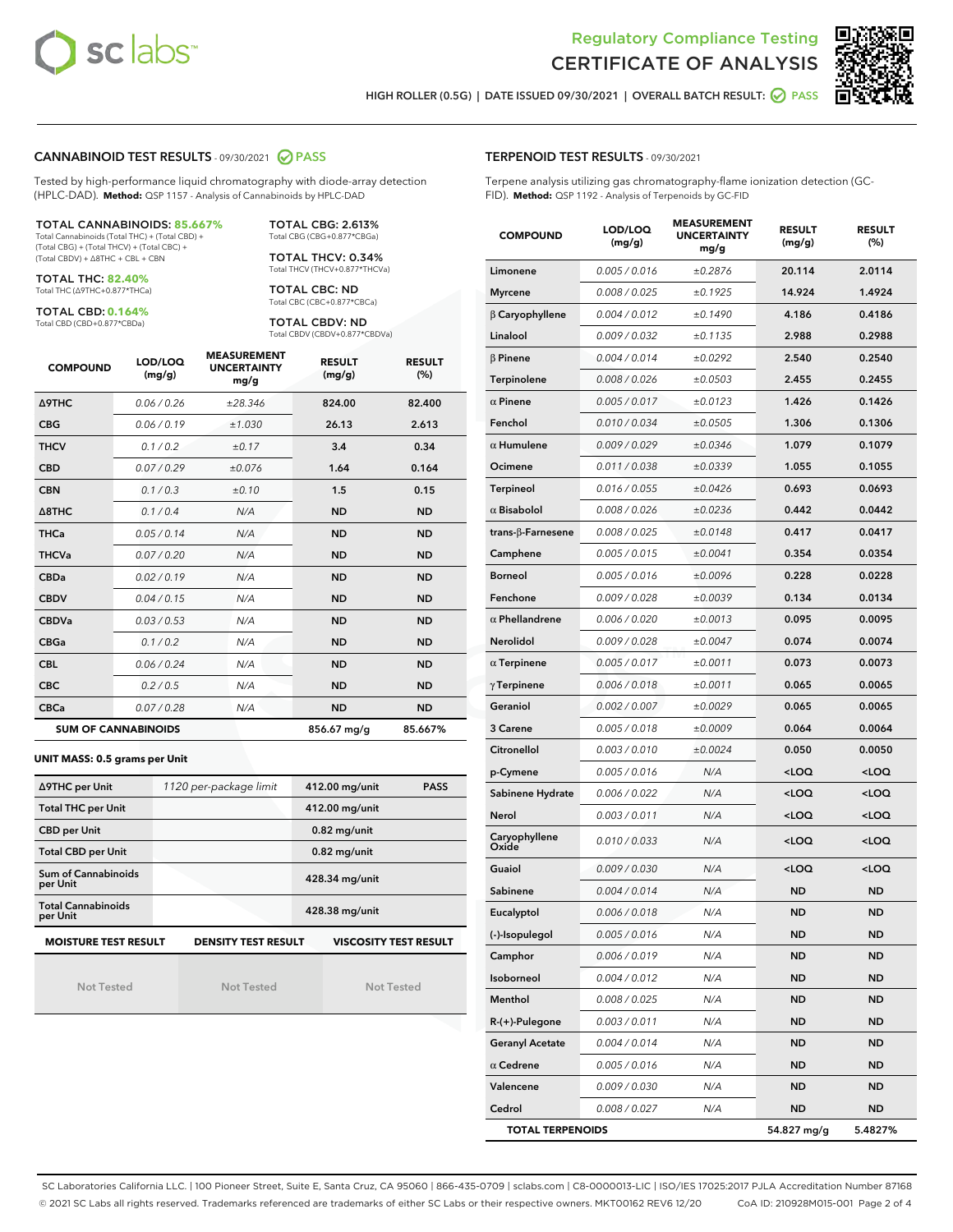



HIGH ROLLER (0.5G) | DATE ISSUED 09/30/2021 | OVERALL BATCH RESULT: ● PASS

## CATEGORY 1 PESTICIDE TEST RESULTS - 09/29/2021 2 PASS

Pesticide and plant growth regulator analysis utilizing high-performance liquid chromatography-mass spectrometry (HPLC-MS) or gas chromatography-mass spectrometry (GC-MS). \*GC-MS utilized where indicated. **Method:** QSP 1212 - Analysis of Pesticides and Mycotoxins by LC-MS or QSP 1213 - Analysis of Pesticides by GC-MS

| <b>COMPOUND</b>             | LOD/LOQ<br>$(\mu g/g)$ | <b>ACTION</b><br><b>LIMIT</b><br>$(\mu g/g)$ | <b>MEASUREMENT</b><br><b>UNCERTAINTY</b><br>$\mu$ g/g | <b>RESULT</b><br>$(\mu g/g)$ | <b>RESULT</b> |
|-----------------------------|------------------------|----------------------------------------------|-------------------------------------------------------|------------------------------|---------------|
| Aldicarb                    | 0.03/0.08              | $>$ LOD                                      | N/A                                                   | <b>ND</b>                    | <b>PASS</b>   |
| Carbofuran                  | 0.02 / 0.05            | $\geq$ LOD                                   | N/A                                                   | <b>ND</b>                    | <b>PASS</b>   |
| Chlordane*                  | 0.03/0.08              | $>$ LOD                                      | N/A                                                   | <b>ND</b>                    | <b>PASS</b>   |
| Chlorfenapyr*               | 0.03/0.10              | $\geq$ LOD                                   | N/A                                                   | <b>ND</b>                    | <b>PASS</b>   |
| Chlorpyrifos                | 0.02 / 0.06            | $\geq$ LOD                                   | N/A                                                   | <b>ND</b>                    | <b>PASS</b>   |
| Coumaphos                   | 0.02 / 0.07            | $\ge$ LOD                                    | N/A                                                   | <b>ND</b>                    | <b>PASS</b>   |
| Daminozide                  | 0.02 / 0.07            | $\ge$ LOD                                    | N/A                                                   | <b>ND</b>                    | <b>PASS</b>   |
| <b>DDVP</b><br>(Dichlorvos) | 0.03/0.09              | $\ge$ LOD                                    | N/A                                                   | <b>ND</b>                    | <b>PASS</b>   |
| <b>Dimethoate</b>           | 0.03/0.08              | $\ge$ LOD                                    | N/A                                                   | <b>ND</b>                    | <b>PASS</b>   |
| Ethoprop(hos)               | 0.03/0.10              | $\ge$ LOD                                    | N/A                                                   | <b>ND</b>                    | <b>PASS</b>   |
| Etofenprox                  | 0.02 / 0.06            | $\ge$ LOD                                    | N/A                                                   | <b>ND</b>                    | <b>PASS</b>   |
| Fenoxycarb                  | 0.03/0.08              | $\ge$ LOD                                    | N/A                                                   | <b>ND</b>                    | <b>PASS</b>   |
| Fipronil                    | 0.03/0.08              | $>$ LOD                                      | N/A                                                   | <b>ND</b>                    | <b>PASS</b>   |
| Imazalil                    | 0.02 / 0.06            | $>$ LOD                                      | N/A                                                   | <b>ND</b>                    | <b>PASS</b>   |
| <b>Methiocarb</b>           | 0.02 / 0.07            | $\ge$ LOD                                    | N/A                                                   | <b>ND</b>                    | <b>PASS</b>   |
| Methyl<br>parathion         | 0.03/0.10              | $\ge$ LOD                                    | N/A                                                   | <b>ND</b>                    | <b>PASS</b>   |
| <b>Mevinphos</b>            | 0.03/0.09              | $\ge$ LOD                                    | N/A                                                   | <b>ND</b>                    | <b>PASS</b>   |
| Paclobutrazol               | 0.02 / 0.05            | $>$ LOD                                      | N/A                                                   | <b>ND</b>                    | <b>PASS</b>   |
| Propoxur                    | 0.03/0.09              | $\ge$ LOD                                    | N/A                                                   | <b>ND</b>                    | <b>PASS</b>   |
| Spiroxamine                 | 0.03/0.08              | $\ge$ LOD                                    | N/A                                                   | <b>ND</b>                    | <b>PASS</b>   |
| Thiacloprid                 | 0.03/0.10              | $\ge$ LOD                                    | N/A                                                   | <b>ND</b>                    | <b>PASS</b>   |
|                             |                        |                                              |                                                       |                              |               |

## CATEGORY 2 PESTICIDE TEST RESULTS - 09/29/2021 @ PASS

| <b>COMPOUND</b>          | LOD/LOO<br>$(\mu g/g)$ | <b>ACTION</b><br>LIMIT<br>$(\mu g/g)$ | <b>MEASUREMENT</b><br><b>UNCERTAINTY</b><br>µg/g | <b>RESULT</b><br>$(\mu g/g)$ | <b>RESULT</b> |  |
|--------------------------|------------------------|---------------------------------------|--------------------------------------------------|------------------------------|---------------|--|
| Abamectin                | 0.03/0.10              | 0.1                                   | N/A                                              | <b>ND</b>                    | <b>PASS</b>   |  |
| Acephate                 | 0.02/0.07              | 0.1                                   | N/A                                              | <b>ND</b>                    | <b>PASS</b>   |  |
| Acequinocyl              | 0.02/0.07              | 0.1                                   | N/A                                              | <b>ND</b>                    | <b>PASS</b>   |  |
| Acetamiprid              | 0.02 / 0.05            | 0.1                                   | N/A                                              | <b>ND</b>                    | <b>PASS</b>   |  |
| Azoxystrobin             | 0.02/0.07              | 0.1                                   | N/A                                              | <b>ND</b>                    | <b>PASS</b>   |  |
| <b>Bifenazate</b>        | 0.01 / 0.04            | 0.1                                   | N/A                                              | <b>ND</b>                    | <b>PASS</b>   |  |
| <b>Bifenthrin</b>        | 0.02 / 0.05            | 3                                     | N/A                                              | <b>ND</b>                    | <b>PASS</b>   |  |
| <b>Boscalid</b>          | 0.03/0.09              | 0.1                                   | N/A                                              | <b>ND</b>                    | <b>PASS</b>   |  |
| Captan                   | 0.19/0.57              | 0.7                                   | N/A                                              | <b>ND</b>                    | <b>PASS</b>   |  |
| Carbaryl                 | 0.02/0.06              | 0.5                                   | N/A                                              | <b>ND</b>                    | <b>PASS</b>   |  |
| Chlorantranilip-<br>role | 0.04/0.12              | 10                                    | N/A                                              | <b>ND</b>                    | <b>PASS</b>   |  |
| Clofentezine             | 0.03/0.09              | 0.1                                   | N/A                                              | <b>ND</b>                    | <b>PASS</b>   |  |

| <b>CATEGORY 2 PESTICIDE TEST RESULTS</b> - 09/29/2021 continued |  |
|-----------------------------------------------------------------|--|
|-----------------------------------------------------------------|--|

| <b>COMPOUND</b>               | LOD/LOQ<br>(µg/g) | <b>ACTION</b><br>LIMIT<br>$(\mu g/g)$ | <b>MEASUREMENT</b><br><b>UNCERTAINTY</b><br>µg/g | <b>RESULT</b><br>(µg/g) | <b>RESULT</b> |
|-------------------------------|-------------------|---------------------------------------|--------------------------------------------------|-------------------------|---------------|
| Cyfluthrin                    | 0.12 / 0.38       | 2                                     | N/A                                              | <b>ND</b>               | <b>PASS</b>   |
| Cypermethrin                  | 0.11 / 0.32       | $\mathcal{I}$                         | N/A                                              | <b>ND</b>               | <b>PASS</b>   |
| Diazinon                      | 0.02 / 0.05       | 0.1                                   | N/A                                              | <b>ND</b>               | <b>PASS</b>   |
| Dimethomorph                  | 0.03 / 0.09       | 2                                     | N/A                                              | <b>ND</b>               | <b>PASS</b>   |
| Etoxazole                     | 0.02 / 0.06       | 0.1                                   | N/A                                              | <b>ND</b>               | <b>PASS</b>   |
| Fenhexamid                    | 0.03 / 0.09       | 0.1                                   | N/A                                              | <b>ND</b>               | <b>PASS</b>   |
| Fenpyroximate                 | 0.02 / 0.06       | 0.1                                   | N/A                                              | <b>ND</b>               | <b>PASS</b>   |
| Flonicamid                    | 0.03 / 0.10       | 0.1                                   | N/A                                              | <b>ND</b>               | <b>PASS</b>   |
| Fludioxonil                   | 0.03 / 0.10       | 0.1                                   | N/A                                              | <b>ND</b>               | <b>PASS</b>   |
| Hexythiazox                   | 0.02 / 0.07       | 0.1                                   | N/A                                              | <b>ND</b>               | <b>PASS</b>   |
| Imidacloprid                  | 0.04 / 0.11       | 5                                     | N/A                                              | <b>ND</b>               | <b>PASS</b>   |
| Kresoxim-methyl               | 0.02 / 0.07       | 0.1                                   | N/A                                              | <b>ND</b>               | <b>PASS</b>   |
| Malathion                     | 0.03 / 0.09       | 0.5                                   | N/A                                              | <b>ND</b>               | <b>PASS</b>   |
| Metalaxyl                     | 0.02 / 0.07       | $\overline{c}$                        | N/A                                              | <b>ND</b>               | <b>PASS</b>   |
| Methomyl                      | 0.03 / 0.10       | $\mathcal{I}$                         | N/A                                              | <b>ND</b>               | <b>PASS</b>   |
| Myclobutanil                  | 0.03 / 0.09       | 0.1                                   | N/A                                              | <b>ND</b>               | <b>PASS</b>   |
| Naled                         | 0.02 / 0.07       | 0.1                                   | N/A                                              | <b>ND</b>               | <b>PASS</b>   |
| Oxamyl                        | 0.04 / 0.11       | 0.5                                   | N/A                                              | <b>ND</b>               | <b>PASS</b>   |
| Pentachloronitro-<br>benzene* | 0.03/0.09         | 0.1                                   | N/A                                              | <b>ND</b>               | <b>PASS</b>   |
| Permethrin                    | 0.04 / 0.12       | 0.5                                   | N/A                                              | <b>ND</b>               | <b>PASS</b>   |
| Phosmet                       | 0.03 / 0.10       | 0.1                                   | N/A                                              | <b>ND</b>               | <b>PASS</b>   |
| Piperonylbu-<br>toxide        | 0.02 / 0.07       | 3                                     | N/A                                              | <b>ND</b>               | <b>PASS</b>   |
| Prallethrin                   | 0.03 / 0.08       | 0.1                                   | N/A                                              | <b>ND</b>               | <b>PASS</b>   |
| Propiconazole                 | 0.02 / 0.07       | 0.1                                   | N/A                                              | <b>ND</b>               | <b>PASS</b>   |
| Pyrethrins                    | 0.04 / 0.12       | 0.5                                   | N/A                                              | <b>ND</b>               | <b>PASS</b>   |
| Pyridaben                     | 0.02 / 0.07       | 0.1                                   | N/A                                              | <b>ND</b>               | <b>PASS</b>   |
| Spinetoram                    | 0.02 / 0.07       | 0.1                                   | N/A                                              | <b>ND</b>               | <b>PASS</b>   |
| Spinosad                      | 0.02 / 0.07       | 0.1                                   | N/A                                              | <b>ND</b>               | <b>PASS</b>   |
| Spiromesifen                  | 0.02 / 0.05       | 0.1                                   | N/A                                              | <b>ND</b>               | <b>PASS</b>   |
| Spirotetramat                 | 0.02 / 0.06       | 0.1                                   | N/A                                              | <b>ND</b>               | <b>PASS</b>   |
| Tebuconazole                  | 0.02 / 0.07       | 0.1                                   | N/A                                              | <b>ND</b>               | <b>PASS</b>   |
| Thiamethoxam                  | 0.03 / 0.10       | 5                                     | N/A                                              | <b>ND</b>               | <b>PASS</b>   |
| Trifloxystrobin               | 0.03 / 0.08       | 0.1                                   | N/A                                              | <b>ND</b>               | <b>PASS</b>   |

SC Laboratories California LLC. | 100 Pioneer Street, Suite E, Santa Cruz, CA 95060 | 866-435-0709 | sclabs.com | C8-0000013-LIC | ISO/IES 17025:2017 PJLA Accreditation Number 87168 © 2021 SC Labs all rights reserved. Trademarks referenced are trademarks of either SC Labs or their respective owners. MKT00162 REV6 12/20 CoA ID: 210928M015-001 Page 3 of 4